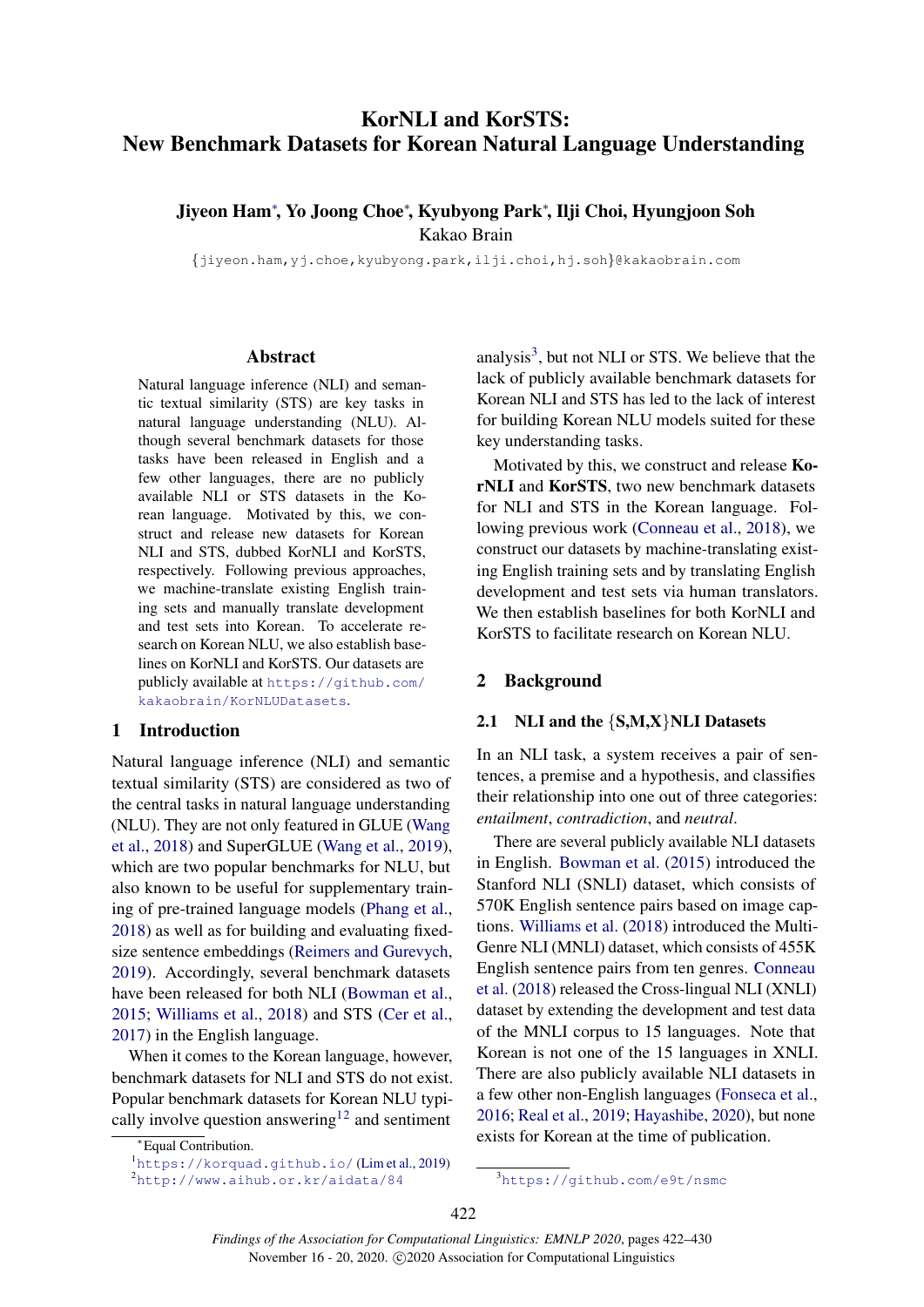<span id="page-1-0"></span>

Figure 1: Data construction process. MT and PE indicate machine translation and post-editing, respectively. We translate original English data into Korean using an internal translation engine. For development and test data, the machine translation outputs are further post-edited by human experts.

### 2.2 STS and the STS-B Dataset

STS is a task that assesses the gradations of semantic similarity between two sentences. The similarity score ranges from 0 (completely dissimilar) to 5 (completely equivalent). It is commonly used to evaluate either how well a model grasps the closeness of two sentences in meaning, or how well a sentence embedding embodies the semantic representation of the sentence.

The STS-B dataset consists of 8,628 English sentence pairs selected from the STS tasks organized in the context of SemEval between 2012 and 2017 [\(Agirre et al.,](#page-5-8) [2012,](#page-5-8) [2013,](#page-5-9) [2014,](#page-4-0) [2015,](#page-4-1) [2016\)](#page-4-2). The domain of input sentences covers image captions, news headlines, and user forums. For details, we refer readers to [Cer et al.](#page-5-2) [\(2017\)](#page-5-2).

#### 3 Data

#### 3.1 Data Construction

We explain how we develop two new Korean language understanding datasets: KorNLI and KorSTS. The KorNLI dataset is derived from three different sources: SNLI, MNLI, and XNLI, while the KorSTS dataset stems from the STS-B dataset. The overall construction process, which is applied identically to the two new datasets, is illustrated in Figure [1.](#page-1-0)

First, we translate the training sets of the SNLI, MNLI, and STS-B datasets, as well as the develop-ment and test sets of the XNLI<sup>[4](#page-1-1)</sup> and STS-B datasets, into Korean using an internal neural machine translation engine. Then, the translation results of the development and test sets are post-edited by professional translators in order to guarantee the quality of evaluation. This multi-stage translation strategy

aims not only to expedite the translators' work, but also to help maintain the translation consistency between the training and evaluation datasets. It is worth noting that the post-editing procedure does not simply mean proofreading. Rather, it refers to human translation based on the prior machine translation results, which serve as first drafts.

#### 3.1.1 Translation Quality

To ensure translation quality, we hired two professional translators with at least seven years of experience who specialize in academic papers/books as well as business contracts. The two translators each post-edited half of the dataset and cross-checked each other's translation afterward. This was further examined by one of the authors, who is fluent in both English and Korean.

We also note that the professional translators did not have to edit much during post-editing, suggesting that the machine-translated sentences were often good enough to begin with. We found that the BLEU scores between the machine-translated and post-edited sentences were 63.30 for KorNLI and 73.26 for KorSTS, and for approximately half the time (47% for KorNLI and 53% for KorSTS), the translators did not have to change the machinetranslated sentence at all.

Finally, we note that translators did not see the English gold labels during post-editing, in order to expedite the post-editing process. See Section [5](#page-4-3) for a discussion on the effect of translation on data quality.

#### 3.2 KorNLI

Table [1](#page-2-0) shows the statistics of the KorNLI dataset. There are 942,854 training examples translated automatically and 7,500 evaluation (development and test) examples translated manually. The premises

<span id="page-1-1"></span><sup>4</sup>Only English examples count.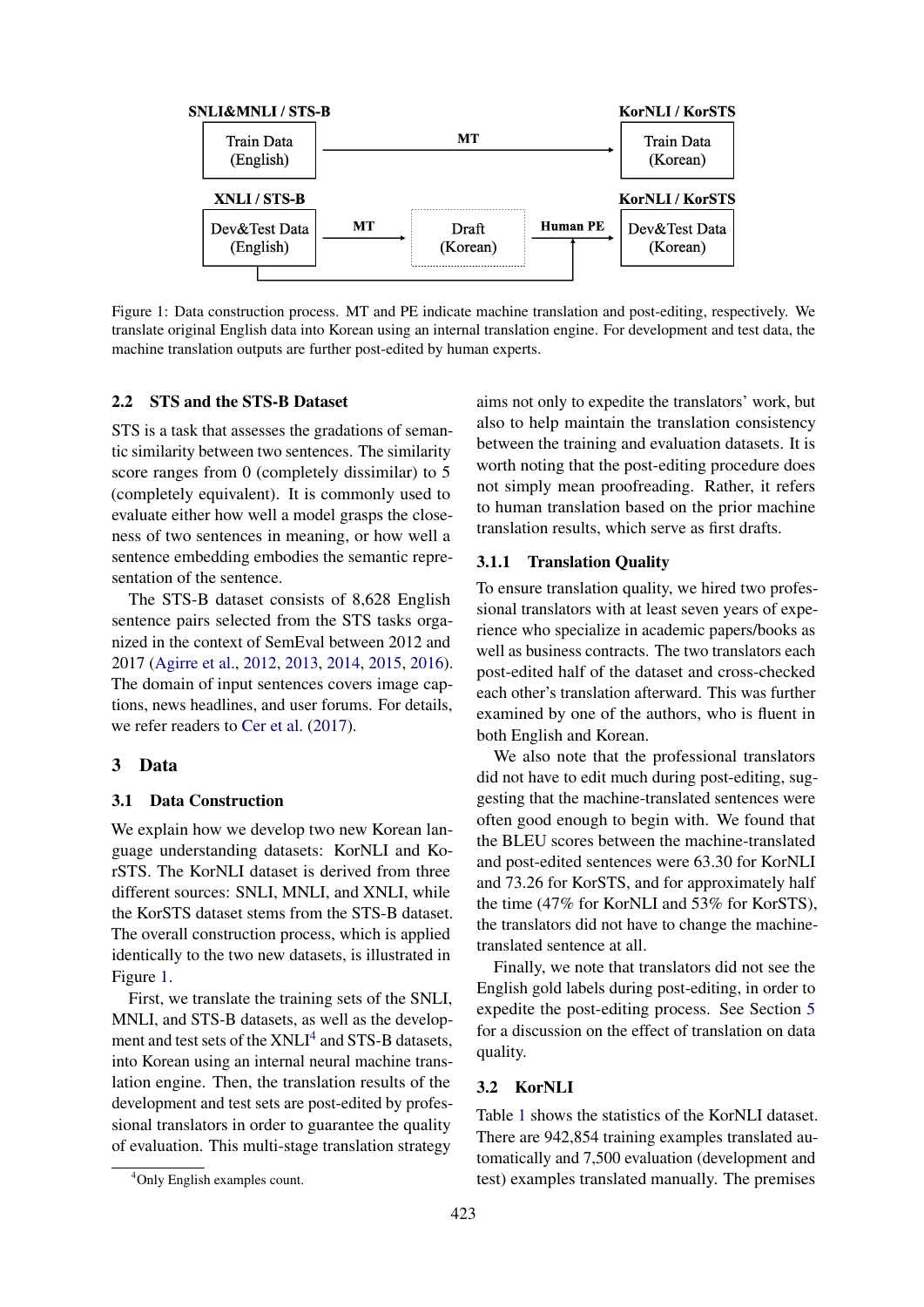<span id="page-2-0"></span>

| <b>KorNLI</b> | <b>Total</b> | <b>Train</b>      | Dev.  | <b>Test</b> |
|---------------|--------------|-------------------|-------|-------------|
| Source        | ٠            | <b>SNLI. MNLI</b> | XNLI  | XNLI        |
| Translated by |              | Machine           | Human | Human       |
| # Examples    | 950.354      | 942,854           | 2.490 | 5,010       |
| # Words (P)   | 13.6         | 13.6              | 13.0  | 13.1        |
| # Words(H)    | 7.1          | 72                | 6.8   | 6.8         |

Table 1: Statistics of KorNLI dataset. The last two rows mean the average number of words in a Premise (P) and a Hypothesis (H), respectively.

<span id="page-2-1"></span>

| <b>Examples</b>                           | Label     |
|-------------------------------------------|-----------|
| P: 너는 거기에 있을 필요 없어.                       |           |
| "You don't have to stay there."           | E         |
| H: 가도 돼.                                  |           |
| "You can leave."                          |           |
| P: 너는 거기에 있을 필요 없어.                       |           |
| "You don't have to stay there."           | $\subset$ |
| H: 넌 정확히 그 자리에 있어야 해!                     |           |
| "You need to stay in this place exactly!" |           |
| P: 너는 거기에 있을 필요 없어.                       |           |
| "You don't have to stay there."           | N         |
| H: 네가 원하면 넌 집에 가도 돼.                      |           |
| "You can go home if you like."            |           |

Table 2: Examples from KorNLI dataset. P: Premise, H: Hypothesis. E: Entailment, C: Contradiction, N: Neutral.

are almost twice as long as the hypotheses, as reported in [Conneau et al.](#page-5-4) [\(2018\)](#page-5-4). We present a few examples in Table [2.](#page-2-1)

### 3.3 KorSTS

As provided in Table [3,](#page-2-2) the KorSTS dataset comprises 5,749 training examples translated automatically and 2,879 evaluation examples translated manually. Examples are shown in Table [4.](#page-2-3)

### <span id="page-2-7"></span>4 Baselines

In this section, we provide baselines for the Korean NLI and STS tasks using our newly created benchmark datasets. Because both tasks receive a pair of sentences as an input, there are two different approaches depending on whether the model encodes the sentences jointly ("cross-encoding") or separately ("bi-encoding").<sup>[5](#page-2-4)</sup>

#### <span id="page-2-6"></span>4.1 Cross-encoding Approaches

As illustrated with BERT [\(Devlin et al.,](#page-5-10) [2019\)](#page-5-10) and many of its variants, the *de facto* standard approach for NLU tasks is to pre-train a large language model and fine-tune it on each task. In the cross-encoding

<span id="page-2-2"></span>

| <b>KorSTS</b> | <b>Total</b> | Train   | Dev.  | <b>Test</b> |
|---------------|--------------|---------|-------|-------------|
| Source        |              | STS-B   | STS-B | STS-B       |
| Translated by |              | Machine | Human | Human       |
| # Examples    | 8,628        | 5.749   | 1.500 | 1,379       |
| Avg. # Words  | 77           | 75      | 87    | 7.6         |

Table 3: Statistics of KorSTS dataset.

<span id="page-2-3"></span>

| <b>Examples</b>              | Score |
|------------------------------|-------|
| A: 한 남자가 음식을 먹고 있다.          |       |
| "A man is eating food."      | 4.2   |
| B: 한 남자가 뭐가를 먹고 있다.          |       |
| "A man is eating something." |       |
| A: 한 여성이 고기를 요리하고 있다.        |       |
| "A woman is cooking meat."   | 0.0   |
| B: 한 남자가 말하고 있다.             |       |
| "A man is speaking."         |       |

Table 4: Examples from KorSTS dataset.

approach, the pre-trained language model takes each sentence pair as a single input for fine-tuning. These cross-encoding models typically achieve the state-of-the-art performance over bi-encoding models, which encode each input sentence separately.

For both KorNLI and KorSTS, we consider two pre-trained language models. We first pre-train a Korean RoBERTa [\(Liu et al.,](#page-5-12) [2019\)](#page-5-12), both base and large versions, on a collection of internally collected Korean corpora (65GB). We construct a byte pair encoding (BPE) [\(Gage,](#page-5-13) [1994;](#page-5-13) [Sennrich](#page-6-4) [et al.,](#page-6-4) [2016\)](#page-6-4) dictionary of 32K tokens using SentencePiece [\(Kudo and Richardson,](#page-5-14) [2018\)](#page-5-14). We train our models using fairseq [\(Ott et al.,](#page-5-15) [2019\)](#page-5-15) with 32 V100 GPUs for the base model (25 days) and 64 for the large model (20 days).

We also use XLM-R [\(Conneau and Lample,](#page-5-16) [2019\)](#page-5-16), a publicly available cross-lingual language model that was pre-trained on 2.5TB of Common

<span id="page-2-5"></span>

| Model                                                       | # Params. FKorNLI KorSTS |       |       |  |
|-------------------------------------------------------------|--------------------------|-------|-------|--|
| Fine-tuned on Korean training set                           |                          |       |       |  |
| Korean RoBERTa (base)                                       | 111M                     | 82.75 | 83.00 |  |
| Korean RoBERTa (large)                                      | 338M                     | 83.67 | 85.27 |  |
| XLM-R (base)                                                | 270M                     | 80.56 | 77.78 |  |
| XLM-R (large)                                               | 550M                     | 83.41 | 84.68 |  |
| Fine-tuned on English training set (Cross-lingual Transfer) |                          |       |       |  |
| XLM-R (base)                                                | 270M                     | 75.17 |       |  |
| $XLM-R$ (large)                                             | 550M                     | 80.30 |       |  |

Table 5: KorNLI and KorSTS test set scores for finetuned *cross-encoding* language models. KorNLI scores are accuracy (%) and KorSTS scores are  $100 \times$  Spearman correlation.  $\dagger$ To ensure comparability with XNLI, we only use the MNLI portion of the KorNLI dataset.

<span id="page-2-4"></span> $5$ These nomenclatures (cross-encoding and bi-encoding) are adopted from [Humeau et al.](#page-5-11) [\(2020\)](#page-5-11).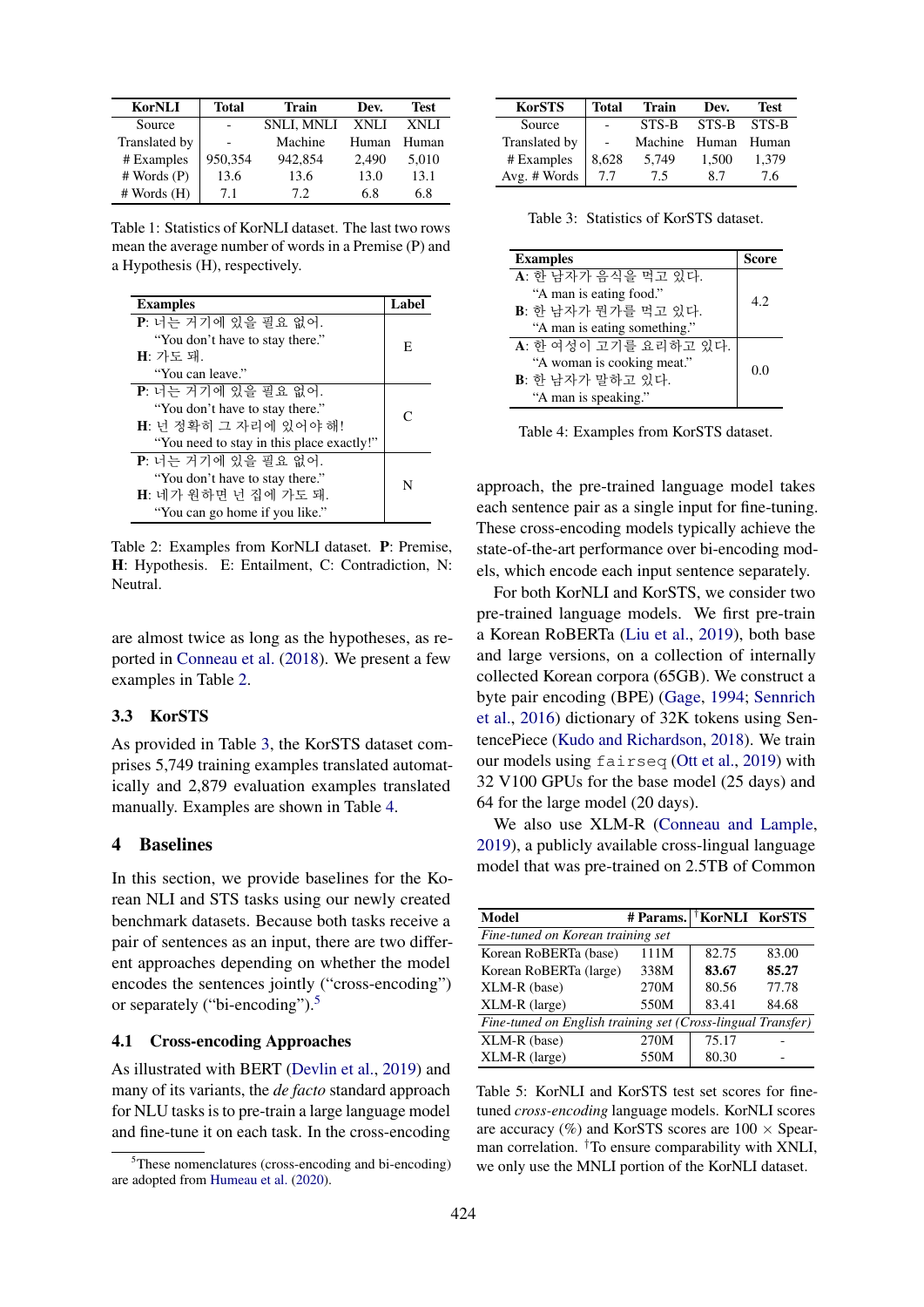<span id="page-3-2"></span>

|                              |           | <b>KorSTS</b>       |                              |                              |                                                      |
|------------------------------|-----------|---------------------|------------------------------|------------------------------|------------------------------------------------------|
| Model                        |           | <b>Unsupervised</b> |                              | <b>Supervised</b>            |                                                      |
|                              | # Params. |                     | Trained on:<br><b>KorNLI</b> | Trained on:<br><b>KorSTS</b> | Trained on:<br><b>KorNLI</b><br>$\rightarrow$ KorSTS |
| Korean fastText              |           | 47.96               |                              |                              |                                                      |
| $M\text{-}USE_{CNN}$ (base)  | 68.9M     |                     | <sup>†</sup> 72.74           |                              |                                                      |
| M-USE <sub>CNN</sub> (large) | 85.2M     |                     | 176.32                       |                              |                                                      |
| Korean SRoBERTa (base)       | 111M      | 48.96               | 74.19                        | 78.94                        | 80.29                                                |
| Korean SRoBERTa (large)      | 338M      | 51.35               | 75.46                        | 79.55                        | 80.49                                                |
| SXLM-R (base)                | 270M      | 45.05               | 73.99                        | 68.36                        | 79.13                                                |
| SXLM-R (large)               | 550M      | 39.92               | 77.01                        | 77.71                        | 81.84                                                |

Table 6: KorSTS test set scores ( $100 \times$  Spearman correlation) of *bi-encoding* models. Note that the first two columns of results are unsupervised w.r.t. KorSTS, and the latter two are supervised w.r.t. KorSTS. †Trained on machine-translated SNLI only.

Crawl corpora in 100 languages including Korean (54GB). Note that the base and large architectures of XLM-R are identical to those of RoBERTa, except that the vocabulary size is significantly larger (250K), making the embedding and output layers that much larger.

In Table [5,](#page-2-5) we report the test set scores for crossencoding models fine-tuned on KorNLI (accuracy) and KorSTS (Spearman correlation). For KorNLI, we additionally include results for XLM-R models fine-tuned on the original MNLI training set (also known as *cross-lingual transfer* in XNLI). To ensure comparability across settings, we only train on the MNLI portion when fine-tuning on KorNLI.

Overall, the Korean RoBERTa models outperform the XLM-R models, regardless of whether they are fine-tuned on Korean or English training sets. For each model, the larger variant outperforms the base one, consistent with previous findings. The large version of Korean RoBERTa performs the best for both KorNLI (83.67%) and KorSTS (85.27%) among all models tested. Among the XLM-R models for KorNLI, those fine-tuned on the Korean training set consistently outperform the cross-lingual transfer variants.

### <span id="page-3-3"></span>4.2 Bi-encoding Approaches

We also report the KorSTS scores of bi-encoding models. The bi-encoding approach bears practical importance in applications such as semantic search, where computing pairwise similarity among a large set of sentences is computationally expensive with cross-encoding.

Here, we first provide two baselines that do not use pre-trained language models: Korean fastText and the multilingual universal sentence encoder (M-

USE). Korean fastText [\(Bojanowski et al.,](#page-5-17) [2017\)](#page-5-17) is a pre-trained word embedding model<sup>[6](#page-3-0)</sup> trained on Korean text from Common Crawl. To produce sentence embeddings, we take the average of fastText word embeddings for each sentence. M-USE<sup>[7](#page-3-1)</sup> [\(Yang et al.,](#page-6-5) [2019\)](#page-6-5), is a CNN-based sentence encoder model trained for NLI, questionanswering, and translation ranking across 16 languages including Korean. For both Korean fastText and M-USE, we compute the cosine similarity between two input sentence embeddings to make an unsupervised STS prediction.

Pre-trained language models can also be used as bi-encoding models following the approach of SentenceBERT [\(Reimers and Gurevych,](#page-6-2) [2019\)](#page-6-2), which involves fine-tuning a BERT-like model with a Siamese network structure on NLI and/or STS. We use the SentenceBERT approach for both Korean RoBERTa ("Korean SRoBERTa") and XLM-R ("SXLM-R"). We adopt the MEAN pooling strategy, i.e., computing the sentence vector as the mean of all contextualized word vectors.

In Table [6,](#page-3-2) we present the KorSTS test set scores (100  $\times$  Spearman correlation) for the biencoding models. We categorize each result based on whether the model was additionally trained on KorNLI and/or KorSTS. Note that models that are not fine-tuned at all or only fine-tuned to KorNLI can be considered as unsupervised w.r.t. KorSTS. Also note that M-USE is trained on a machinetranslated version of SNLI, which is a subset of KorNLI, as part of its pre-training step.

<span id="page-3-0"></span><sup>6</sup>[https://dl.fbaipublicfiles.com/](https://dl.fbaipublicfiles.com/fasttext/vectors-crawl/cc.ko.300.bin.gz) [fasttext/vectors-crawl/cc.ko.300.bin.gz](https://dl.fbaipublicfiles.com/fasttext/vectors-crawl/cc.ko.300.bin.gz)  $7$ [https://tfhub.dev/google/](https://tfhub.dev/google/universal-sentence-encoder-multilingual/3)

<span id="page-3-1"></span>[universal-sentence-encoder-multilingual/](https://tfhub.dev/google/universal-sentence-encoder-multilingual/3) [3](https://tfhub.dev/google/universal-sentence-encoder-multilingual/3)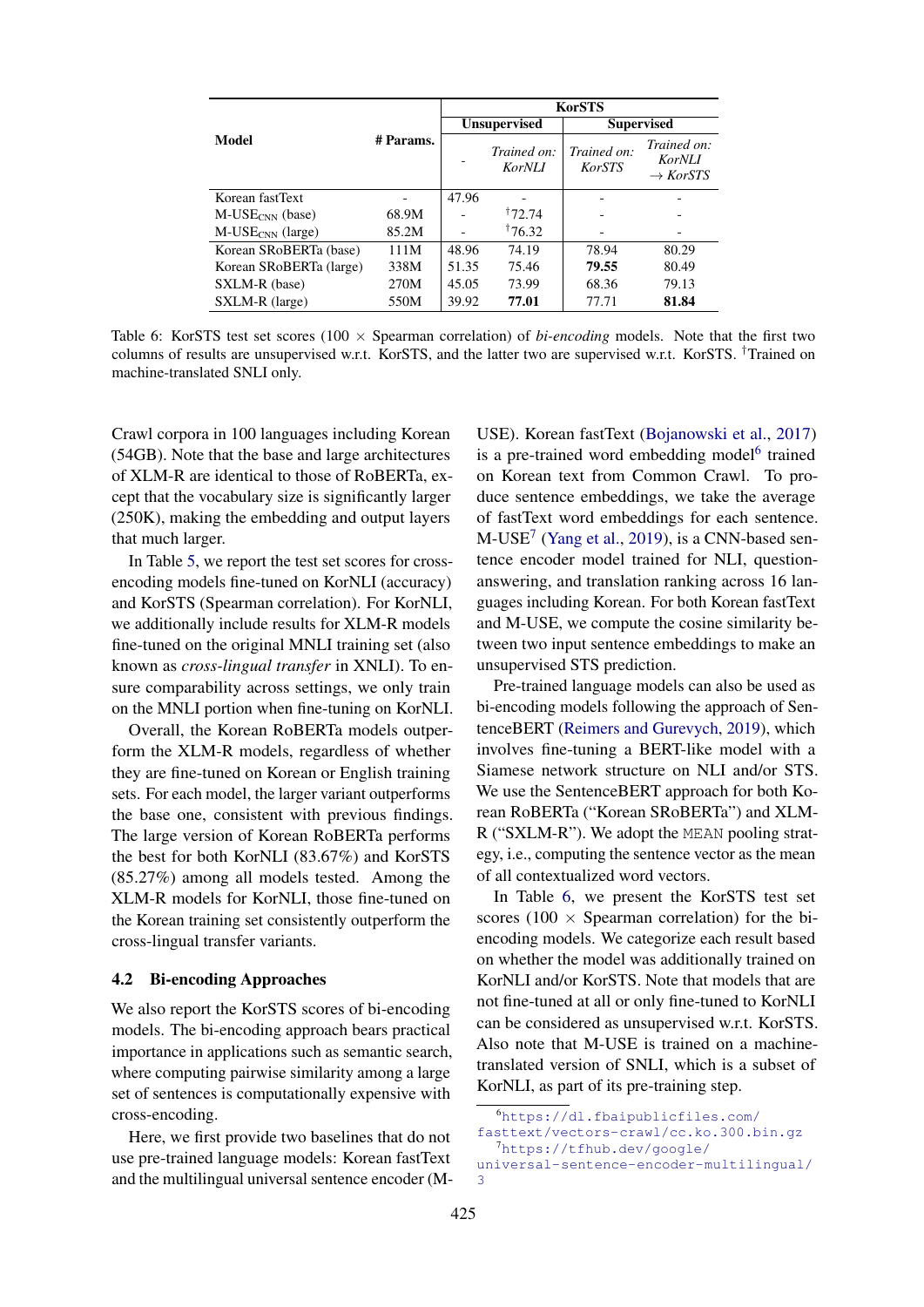First, given each model, we find that supplementary training on KorNLI consistently improves the KorSTS scores for both unsupervised and supervised settings, as was the case with English models [\(Conneau et al.,](#page-5-18) [2017;](#page-5-18) [Reimers and Gurevych,](#page-6-2) [2019\)](#page-6-2). This shows that the KorNLI dataset can be an effective intermediate training source for biencoding approaches. When comparing the baseline models in each setting, we find that both M-USE and the SentenceBERT-based models trained on KorNLI achieve competitive unsupervised KorSTS scores. Both models significantly outperform the average of fastText embeddings model and the Korean SRoBERTa and SXLM-R models without fine-tuning. Among our baselines, large SXLM-R trained on KorNLI followed by KorSTS achieves the best score (81.84).

### <span id="page-4-3"></span>5 Effect of Translation on Data Quality

As noted in [\(Conneau et al.,](#page-5-4) [2018\)](#page-5-4), translation quality does not necessarily guarantee that the semantic relationships between sentences are preserved. We also translated each sentence independently and took the gold labels from the original English pair, so the resulting label might no longer be "gold," due to both incorrect translations and (in rarer cases) linguistic differences that make it difficult to translate specific concepts.

Fortunately, it was also pointed out in [\(Con](#page-5-4)[neau et al.,](#page-5-4) [2018\)](#page-5-4) that annotators could recover the NLI labels at a similar accuracy in translated pairs (83% in French) as in original pairs (85% in English). In addition, our baseline experiments in Section [4.1](#page-2-6) show that supplementary training on KorNLI improves KorSTS performance (+1% for RoBERTa and +4-11% for XLM-R), suggesting that the labels of KorNLI are still meaningful. Another quantitative evidence is that the performance of XLM-R fine-tuned on KorNLI (80.3% with cross-lingual transfer) is within a comparable range of the model's performance on other XNLI languages (80.1% on average).

Nevertheless, we could also find some (not many) examples the gold label becomes incorrect after translating input sentences to Korean. For example, there were cases in which the two input sentences for KorSTS were so similar (with 4+ similarity scores) that upon translation, the two inputs simply became identical. In another case, the English word *sir* appeared in the premise of an NLI example and was translated to 선생님, which is

a correct word translation but is a gender-neutral noun, because there is no gender-specific counterpart to the word in Korean. As a result, when the hypothesis referencing the entity as *the man* got translated into 남자 (gender-specific), the English gold label (entailment) was no longer correct in the translated example. More systematically analyzing these errors is an interesting future work, although the amount of human efforts involved in this analysis would match that of labeling a new dataset.

### 6 Conclusion

We introduced KorNLI and KorSTS—new datasets for Korean natural language understanding. Using these datasets, we also established baselines for Korean NLI and STS with both cross-encoding and bi-encoding approaches. Looking forward, we hope that our datasets and baselines will facilitate future research on not only improving Korean NLU systems but also increasing language diversity in NLU research.

### Acknowledgements

We thank Pulip Park for helping with hiring and contacting with the professional translators. We would also like to acknowledge Kakao Brain Cloud, which we used for our baseline experiments.

### **References**

- <span id="page-4-1"></span>Eneko Agirre, Carmen Banea, Claire Cardie, Daniel Cer, Mona Diab, Aitor Gonzalez-Agirre, Weiwei Guo, Inigo Lopez-Gazpio, Montse Maritxalar, Rada Mihalcea, et al. 2015. Semeval-2015 task 2: Semantic textual similarity, english, spanish and pilot on interpretability. In *Proceedings of the 9th international workshop on semantic evaluation (SemEval 2015)*, pages 252–263.
- <span id="page-4-0"></span>Eneko Agirre, Carmen Banea, Claire Cardie, Daniel Cer, Mona Diab, Aitor Gonzalez-Agirre, Weiwei Guo, Rada Mihalcea, German Rigau, and Janyce Wiebe. 2014. Semeval-2014 task 10: Multilingual semantic textual similarity. In *Proceedings of the 8th international workshop on semantic evaluation (SemEval 2014)*, pages 81–91.
- <span id="page-4-2"></span>Eneko Agirre, Carmen Banea, Daniel Cer, Mona Diab, Aitor Gonzalez Agirre, Rada Mihalcea, German Rigau Claramunt, and Janyce Wiebe. 2016. Semeval-2016 task 1: Semantic textual similarity, monolingual and cross-lingual evaluation. In *SemEval-2016. 10th International Workshop on Semantic Evaluation; 2016 Jun 16-17; San Diego, CA.*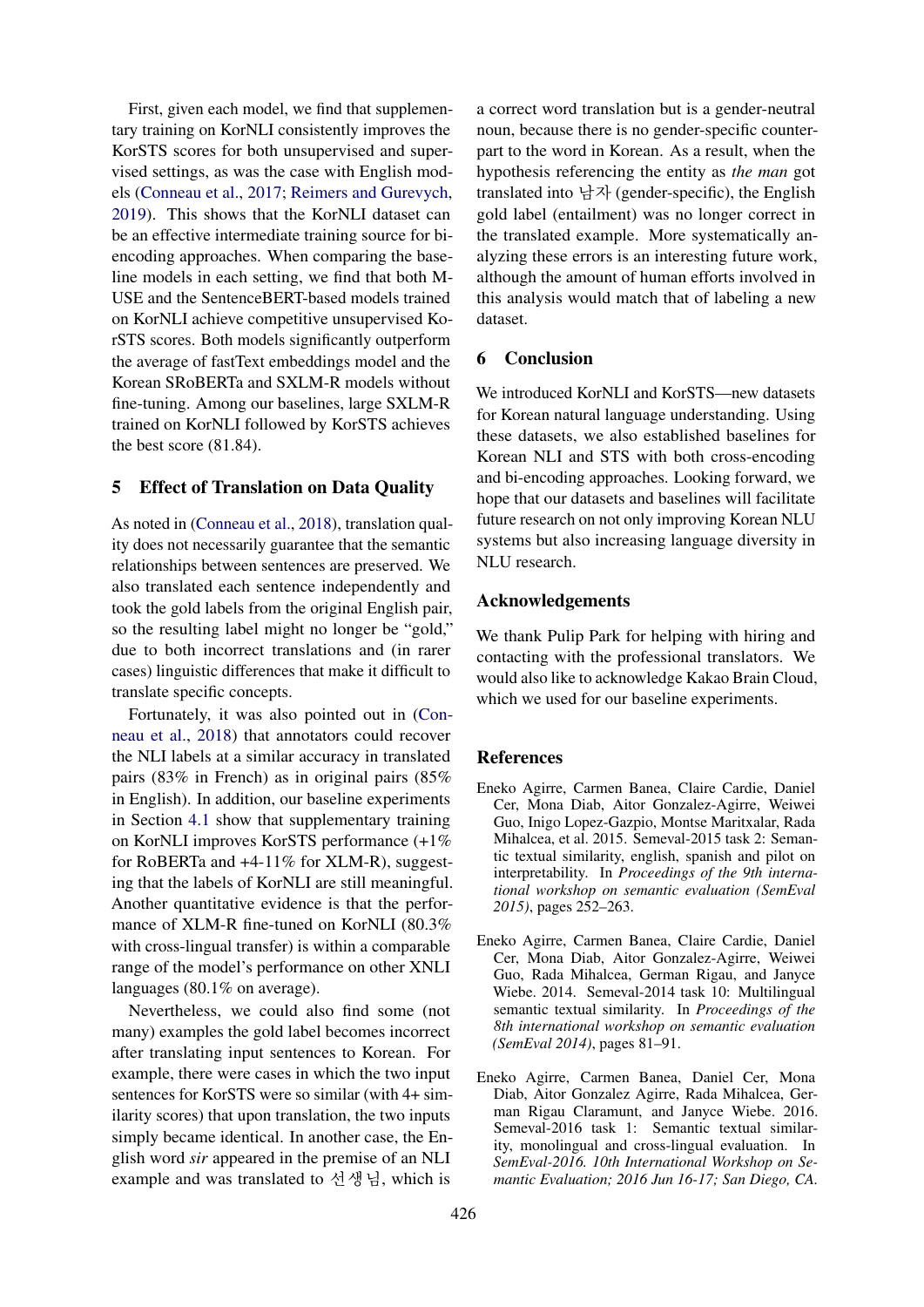*Stroudsburg (PA): ACL; 2016. p. 497-511.* ACL (Association for Computational Linguistics).

- <span id="page-5-8"></span>Eneko Agirre, Daniel Cer, Mona Diab, and Aitor Gonzalez-Agirre. 2012. Semeval-2012 task 6: A pilot on semantic textual similarity. In *\* SEM 2012: The First Joint Conference on Lexical and Computational Semantics–Volume 1: Proceedings of the main conference and the shared task, and Volume 2: Proceedings of the Sixth International Workshop on Semantic Evaluation (SemEval 2012)*, pages 385– 393.
- <span id="page-5-9"></span>Eneko Agirre, Daniel Cer, Mona Diab, Aitor Gonzalez-Agirre, and Weiwei Guo. 2013. \* sem 2013 shared task: Semantic textual similarity. In *Second Joint Conference on Lexical and Computational Semantics (\* SEM), Volume 1: Proceedings of the Main Conference and the Shared Task: Semantic Textual Similarity*, pages 32–43.
- <span id="page-5-17"></span>Piotr Bojanowski, Edouard Grave, Armand Joulin, and Tomas Mikolov. 2017. Enriching word vectors with subword information. *Transactions of the Association for Computational Linguistics*, 5:135–146.
- <span id="page-5-1"></span>Samuel R. Bowman, Gabor Angeli, Christopher Potts, and Christopher D. Manning. 2015. [A large anno](https://doi.org/10.18653/v1/D15-1075)[tated corpus for learning natural language inference.](https://doi.org/10.18653/v1/D15-1075) In *Proceedings of the 2015 Conference on Empirical Methods in Natural Language Processing*, pages 632–642, Lisbon, Portugal. Association for Computational Linguistics.
- <span id="page-5-2"></span>Daniel Cer, Mona Diab, Eneko Agirre, Iñigo Lopez-Gazpio, and Lucia Specia. 2017. [SemEval-2017](https://doi.org/10.18653/v1/S17-2001) [task 1: Semantic textual similarity multilingual and](https://doi.org/10.18653/v1/S17-2001) [crosslingual focused evaluation.](https://doi.org/10.18653/v1/S17-2001) In *Proceedings of the 11th International Workshop on Semantic Evaluation (SemEval-2017)*, pages 1–14, Vancouver, Canada. Association for Computational Linguistics.
- <span id="page-5-18"></span>Alexis Conneau, Douwe Kiela, Holger Schwenk, Loïc Barrault, and Antoine Bordes. 2017. [Supervised](http://aclweb.org/anthology/D17-1070) [learning of universal sentence representations from](http://aclweb.org/anthology/D17-1070) [natural language inference data.](http://aclweb.org/anthology/D17-1070) In *Proceedings of the 2017 Conference on Empirical Methods in Natural Language Processing*, pages 670–680. Association for Computational Linguistics.
- <span id="page-5-16"></span>Alexis Conneau and Guillaume Lample. 2019. Crosslingual language model pretraining. In *Advances in Neural Information Processing Systems*, pages 7057–7067.
- <span id="page-5-4"></span>Alexis Conneau, Ruty Rinott, Guillaume Lample, Adina Williams, Samuel Bowman, Holger Schwenk, and Veselin Stoyanov. 2018. [XNLI: Evaluating](https://doi.org/10.18653/v1/D18-1269) [cross-lingual sentence representations.](https://doi.org/10.18653/v1/D18-1269) In *Proceedings of the 2018 Conference on Empirical Methods in Natural Language Processing*, pages 2475–2485, Brussels, Belgium. Association for Computational Linguistics.
- <span id="page-5-10"></span>Jacob Devlin, Ming-Wei Chang, Kenton Lee, and Kristina Toutanova. 2019. [BERT: Pre-training of](https://doi.org/10.18653/v1/N19-1423) [deep bidirectional transformers for language under](https://doi.org/10.18653/v1/N19-1423)[standing.](https://doi.org/10.18653/v1/N19-1423) In *Proceedings of the 2019 Conference of the North American Chapter of the Association for Computational Linguistics: Human Language Technologies, Volume 1 (Long and Short Papers)*, pages 4171–4186, Minneapolis, Minnesota. Association for Computational Linguistics.
- <span id="page-5-5"></span>E Fonseca, L Santos, Marcelo Criscuolo, and S Aluisio. 2016. Assin: Avaliacao de similaridade semantica e inferencia textual. In *Computational Processing of the Portuguese Language-12th International Conference, Tomar, Portugal*, pages 13–15.
- <span id="page-5-13"></span>Philip Gage. 1994. A new algorithm for data compression. *C Users J.*, 12(2):23–38.
- <span id="page-5-7"></span>Yuta Hayashibe. 2020. [Japanese realistic textual en](https://www.aclweb.org/anthology/2020.lrec-1.843)[tailment corpus.](https://www.aclweb.org/anthology/2020.lrec-1.843) In *Proceedings of The 12th Language Resources and Evaluation Conference*, pages 6827–6834, Marseille, France. European Language Resources Association.
- <span id="page-5-11"></span>Samuel Humeau, Kurt Shuster, Marie-Anne Lachaux, and Jason Weston. 2020. [Poly-encoders: Architec](https://openreview.net/forum?id=SkxgnnNFvH)[tures and pre-training strategies for fast and accurate](https://openreview.net/forum?id=SkxgnnNFvH) [multi-sentence scoring.](https://openreview.net/forum?id=SkxgnnNFvH) In *International Conference on Learning Representations*.
- <span id="page-5-14"></span>Taku Kudo and John Richardson. 2018. [SentencePiece:](https://doi.org/10.18653/v1/D18-2012) [A simple and language independent subword tok](https://doi.org/10.18653/v1/D18-2012)[enizer and detokenizer for neural text processing.](https://doi.org/10.18653/v1/D18-2012) In *Proceedings of the 2018 Conference on Empirical Methods in Natural Language Processing: System Demonstrations*, pages 66–71, Brussels, Belgium. Association for Computational Linguistics.
- <span id="page-5-3"></span>Seungyoung Lim, Myungji Kim, and Jooyoul Lee. 2019. Korquad1. 0: Korean qa dataset for machine reading comprehension. *arXiv preprint arXiv:1909.07005*.
- <span id="page-5-12"></span>Yinhan Liu, Myle Ott, Naman Goyal, Jingfei Du, Mandar Joshi, Danqi Chen, Omer Levy, Mike Lewis, Luke Zettlemoyer, and Veselin Stoyanov. 2019. RoBERTa: A robustly optimized bert pretraining approach. *arXiv preprint arXiv:1907.11692*.
- <span id="page-5-15"></span>Myle Ott, Sergey Edunov, Alexei Baevski, Angela Fan, Sam Gross, Nathan Ng, David Grangier, and Michael Auli. 2019. fairseq: A fast, extensible toolkit for sequence modeling. In *Proceedings of NAACL-HLT 2019: Demonstrations*.
- <span id="page-5-0"></span>Jason Phang, Thibault Févry, and Samuel R. Bowman. 2018. [Sentence encoders on stilts: Supplementary](http://arxiv.org/abs/1811.01088) [training on intermediate labeled-data tasks.](http://arxiv.org/abs/1811.01088)
- <span id="page-5-6"></span>Livy Real, Erick Fonseca, and Hugo Gonçalo Oliveira. 2019. Organizing the assin 2 shared task. In *ASSIN@ STIL*, pages 1–13.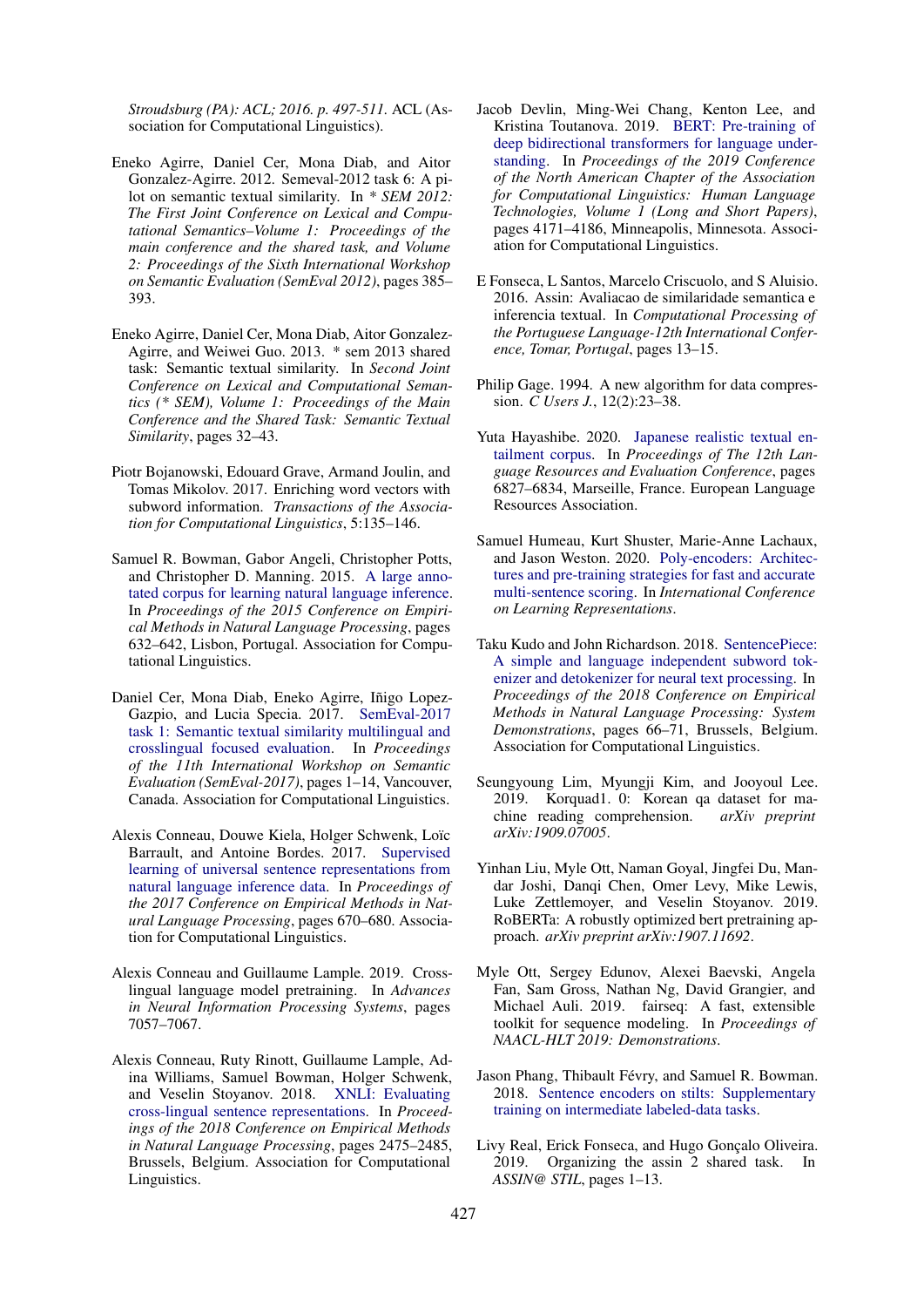- <span id="page-6-2"></span>Nils Reimers and Iryna Gurevych. 2019. [Sentence-](https://doi.org/10.18653/v1/D19-1410)[BERT: Sentence embeddings using Siamese BERT](https://doi.org/10.18653/v1/D19-1410)[networks.](https://doi.org/10.18653/v1/D19-1410) In *Proceedings of the 2019 Conference on Empirical Methods in Natural Language Processing and the 9th International Joint Conference on Natural Language Processing (EMNLP-IJCNLP)*, pages 3982–3992, Hong Kong, China. Association for Computational Linguistics.
- <span id="page-6-4"></span>Rico Sennrich, Barry Haddow, and Alexandra Birch. 2016. [Neural machine translation of rare words](https://doi.org/10.18653/v1/P16-1162) [with subword units.](https://doi.org/10.18653/v1/P16-1162) In *Proceedings of the 54th Annual Meeting of the Association for Computational Linguistics (Volume 1: Long Papers)*, pages 1715– 1725, Berlin, Germany. Association for Computational Linguistics.
- <span id="page-6-1"></span>Alex Wang, Yada Pruksachatkun, Nikita Nangia, Amanpreet Singh, Julian Michael, Felix Hill, Omer Levy, and Samuel R Bowman. 2019. Superglue: A stickier benchmark for general-purpose language understanding systems. *arXiv preprint arXiv:1905.00537*.
- <span id="page-6-0"></span>Alex Wang, Amanpreet Singh, Julian Michael, Felix Hill, Omer Levy, and Samuel Bowman. 2018. [GLUE: A multi-task benchmark and analysis plat](https://doi.org/10.18653/v1/W18-5446)[form for natural language understanding.](https://doi.org/10.18653/v1/W18-5446) In *Proceedings of the 2018 EMNLP Workshop BlackboxNLP: Analyzing and Interpreting Neural Networks for NLP*, pages 353–355, Brussels, Belgium. Association for Computational Linguistics.
- <span id="page-6-3"></span>Adina Williams, Nikita Nangia, and Samuel Bowman. 2018. [A broad-coverage challenge corpus for sen](http://aclweb.org/anthology/N18-1101)[tence understanding through inference.](http://aclweb.org/anthology/N18-1101) In *Proceedings of the 2018 Conference of the North American Chapter of the Association for Computational Linguistics: Human Language Technologies, Volume 1 (Long Papers)*, pages 1112–1122. Association for Computational Linguistics.
- <span id="page-6-5"></span>Yinfei Yang, Daniel Cer, Amin Ahmad, Mandy Guo, Jax Law, Noah Constant, Gustavo Hernandez Abrego, Steve Yuan, Chris Tar, Yun-Hsuan Sung, Brian Strope, and Ray Kurzweil. 2019. [Multilingual](http://arxiv.org/abs/1907.04307) [universal sentence encoder for semantic retrieval.](http://arxiv.org/abs/1907.04307)

### A Korean RoBERTa Pre-training

For the Korean RoBERTa baselines used in §[4,](#page-2-7) we pre-train a RoBERTa [\(Liu et al.,](#page-5-12) [2019\)](#page-5-12) model on an internal Korean corpora of size 65GB, consisting of online news articles (56GB), encyclopedia (7GB), movie subtitles (∼1GB), and the Sejong corpus<sup>[8](#page-6-6)</sup> ( $\sim$ 0.5GB). We use fairseq [\(Ott et al.,](#page-5-15) [2019\)](#page-5-15), which includes the official implementation for RoBERTa.

In Table [7,](#page-6-7) we list all hyperparameters we use for Korean RoBERTa pre-training. Note that,

<span id="page-6-7"></span>

| <b>Hyperparameter</b>      | Large  | <b>Base</b> |
|----------------------------|--------|-------------|
| Total # of Parameters      | 338M   | 111M        |
| Number of Layers           | 24     | 12          |
| Hidden Size                | 1024   | 768         |
| FFN Inner Hidden Size      | 4096   | 3072        |
| <b>Attention Heads</b>     | 16     | 12          |
| <b>Attention Head Size</b> | 64     | 64          |
| Dropout                    | 0.1    | 0.1         |
| <b>Attention Dropout</b>   | 0.1    | 0.1         |
| <b>Warmup Steps</b>        | 30K    | 24K         |
| Peak Learning Rate         | $2e-4$ | $6e-4$      |
| <b>Batch Size</b>          | 2048   | 8192        |
| Weight Decay               | 0.01   | 0.01        |
| Scheduled # Updates        | 2M     | 500K        |
| Performed # Updates        | 502.3K | 500K        |
| Learning Rate Decay        | Linear | Linear      |
| Adam $\epsilon$            | $1e-6$ | $1e-6$      |
| Adam $\beta_1$             | 0.9    | 0.9         |
| Adam $\beta_2$             | 0.98   | 0.98        |
| <b>Gradient Clipping</b>   | 0.0    | 0.0         |

Table 7: Hyperparameters for Korean RoBERTa pretraining. \*For the large model, we initially scheduled our learning rate to decay to zero at 2M steps. After 500K steps, however, we observed no significant improvement in the KorNLI and KorSTS fine-tuning performance.

compared to the original RoBERTa (English), the model architectures are identical except for the token embedding layer, as we use different vocabularies (32K sentencepiece vocab instead of 50K byte-level BPE). After training, the base and large models achieve validation perplexities of 2.55 and 2.39 respectively, where the validation set is a random 5% subset of the entire corpora.

# B Fine-tuning with Cross-encoding Approaches

To fine-tune Korean RoBERTa and XLM-R models using the cross-encoding approach  $(\S 4.1)$  $(\S 4.1)$ , we follow the fine-tuning procedures of RoBERTa [\(Liu](#page-5-12) [et al.,](#page-5-12) [2019\)](#page-5-12) on MNLI and STS-B, as described in RoBERTa's code release<sup>[9](#page-6-8)</sup>.

<span id="page-6-9"></span>

| <b>Hyperparameter</b>  | KorNLI | <b>KorSTS</b> |
|------------------------|--------|---------------|
| <b>Batch Size</b>      | 32     | 16            |
| Learning Rate Schedule | Linear | Linear        |
| Peak Learning Rate     | $1e-5$ | $2e-5$        |
| # Warmup Steps         | 7318   | 2.14          |
| Total # Updates        | 121979 | 3596          |

Table 8: Hyperparameters for Korean RoBERTa and XLM-R fine-tuning using the *cross-encoding* approach.

<span id="page-6-6"></span><sup>8</sup>[https://ithub.korean.go.kr/user/](https://ithub.korean.go.kr/user/guide/corpus/guide1.do) [guide/corpus/guide1.do](https://ithub.korean.go.kr/user/guide/corpus/guide1.do)

<span id="page-6-8"></span><sup>9</sup>[https://github.com/pytorch/fairseq/](https://github.com/pytorch/fairseq/blob/v0.9.0/examples/roberta/README.glue.md) [blob/v0.9.0/examples/roberta/README.glue.](https://github.com/pytorch/fairseq/blob/v0.9.0/examples/roberta/README.glue.md) [md](https://github.com/pytorch/fairseq/blob/v0.9.0/examples/roberta/README.glue.md)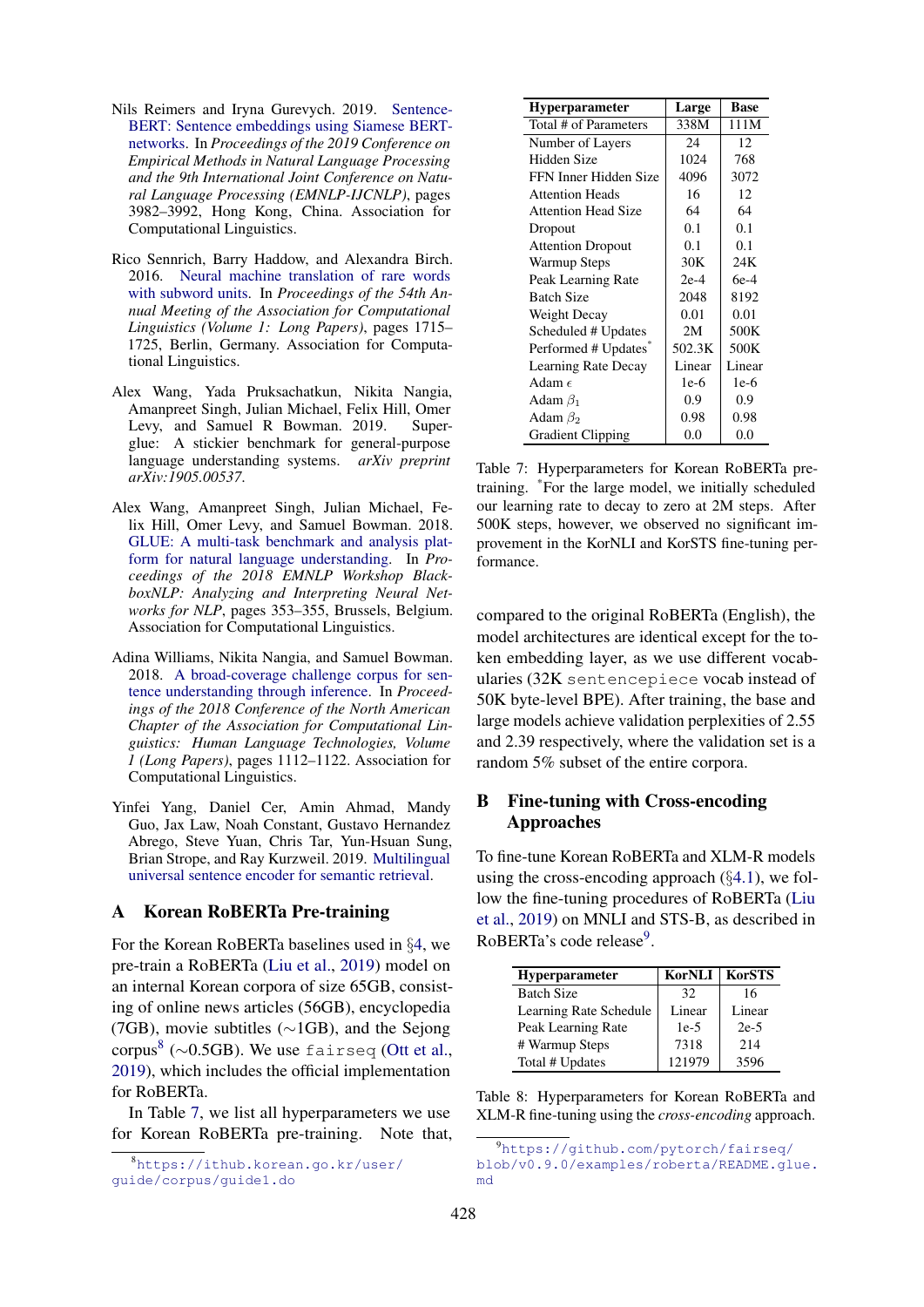The fine-tuning hyperparameters are summarized in Table [8.](#page-6-9) For each dataset and model size, we choose the hyperparameter configurations that are used in the corresponding English version of the dataset and model size (except for the XLM-R cross-lingual transfer using MNLI, where we also use the same hyperparameters as RoBERTa and XLM-R on KorNLI). We find that the hyperparameters used for English models and datasets give sufficiently good performances on the development set, so we do not perform an additional hyperparameter search. After training each model for 10 epochs, we choose the model checkpoint that achieve the highest score on the development set and evaluate it on the test set to obtain our final results in §[4.1.](#page-2-6)

We also report the development set scores for the best checkpoint in Table [9.](#page-7-0) We observe that the XLM-R models fine-tuned on KorNLI and KorSTS achieve the highest scores on the development set, although the Korean RoBERTa models perform better on the test set (Table [5](#page-2-5) in §[4.1\)](#page-2-6). Both models outperform the cross-lingual transfer models on the development set, as is the case on the test set.

<span id="page-7-0"></span>

| <b>Model</b>                                                | # Params.   KorNLI KorSTS |       |       |
|-------------------------------------------------------------|---------------------------|-------|-------|
| Fine-tuned on Korean training set                           |                           |       |       |
| Korean RoBERTa (base)                                       | 111M                      | 81.97 | 84.97 |
| Korean RoBERTa (large)                                      | 338M                      | 83.17 | 87.82 |
| XLM-R (base)                                                | 270M                      | 79.20 | 83.02 |
| $XLM-R$ (large)                                             | 550M                      | 84.42 | 88.37 |
| Fine-tuned on English training set (Cross-lingual Transfer) |                           |       |       |
| XLM-R (base)                                                | 270M                      | 74.34 |       |
| $XLM-R$ (large)                                             | 550M                      | 81.45 |       |

Table 9: KorNLI and KorSTS development set scores for fine-tuned *cross-encoding* language models. KorNLI scores are accuracy (%) and KorSTS scores are  $100 \times$  Spearman correlation. <sup>†</sup>To ensure comparability with XNLI, we only use the MNLI portion of the KorNLI dataset.

# C Fine-tuning with Bi-encoding Approaches

To fine-tune Korean RoBERTa and XLM-R models using the bi-encoding approach  $(\S4.2)$  $(\S4.2)$ , we train Korean Sentence RoBERTa ("Korean SRoBERTa") and Sentence XLM-R ("SXLM-R"), following the fine-tuning procedure of SentenceBERT [\(Reimers](#page-6-2) [and Gurevych,](#page-6-2) [2019\)](#page-6-2).

Unless described otherwise, we follow the experimental settings, including all hyperparameters, of

SentenceBERT $^{10}$  $^{10}$  $^{10}$ . For each model size, we manually search among learning rates {2e-5, 1e-5} for training on KorNLI, {1e-5, 2e-6} for training on KorSTS, and {1e-5, 2e-6} for training on KorSTS after KorNLI. After training until convergence, we choose the learning rate that lead to the highest KorSTS score on the development set. These hyperparameters are shown in Table [10.](#page-7-2)

<span id="page-7-2"></span>

| Model                   | <b>KorNLI KorSTS</b> |        | <b>KorSTS</b><br>(after<br><b>KorNLI</b> ) |
|-------------------------|----------------------|--------|--------------------------------------------|
| Korean SRoBERTa (base)  | $2e-5$               | $1e-5$ | $1e-5$                                     |
| Korean SRoBERTa (large) | $2e-5$               | $1e-5$ | $1e-5$                                     |
| SXLM-R (base)           | $2e-5$               | $1e-5$ | $1e-5$                                     |
| SXLM-R (large)          | $1e-5$               | $2e-6$ | $1e-5$                                     |

Table 10: Learning rates for Korean SRoBERTa and SXLM-R fine-tuning using the *bi-encoding* approach.

We report the development set scores in Table [11.](#page-8-0) Korean SRoBERTa (large) achieves the best development set performance on both supervised settings, but SXLM-R (large) achieves the best performance for the  $KorNLI \rightarrow KorSTS$  setting on test set.

<span id="page-7-1"></span><sup>10</sup>[https://github.com/UKPLab/](https://github.com/UKPLab/sentence-transformers) [sentence-transformers](https://github.com/UKPLab/sentence-transformers)